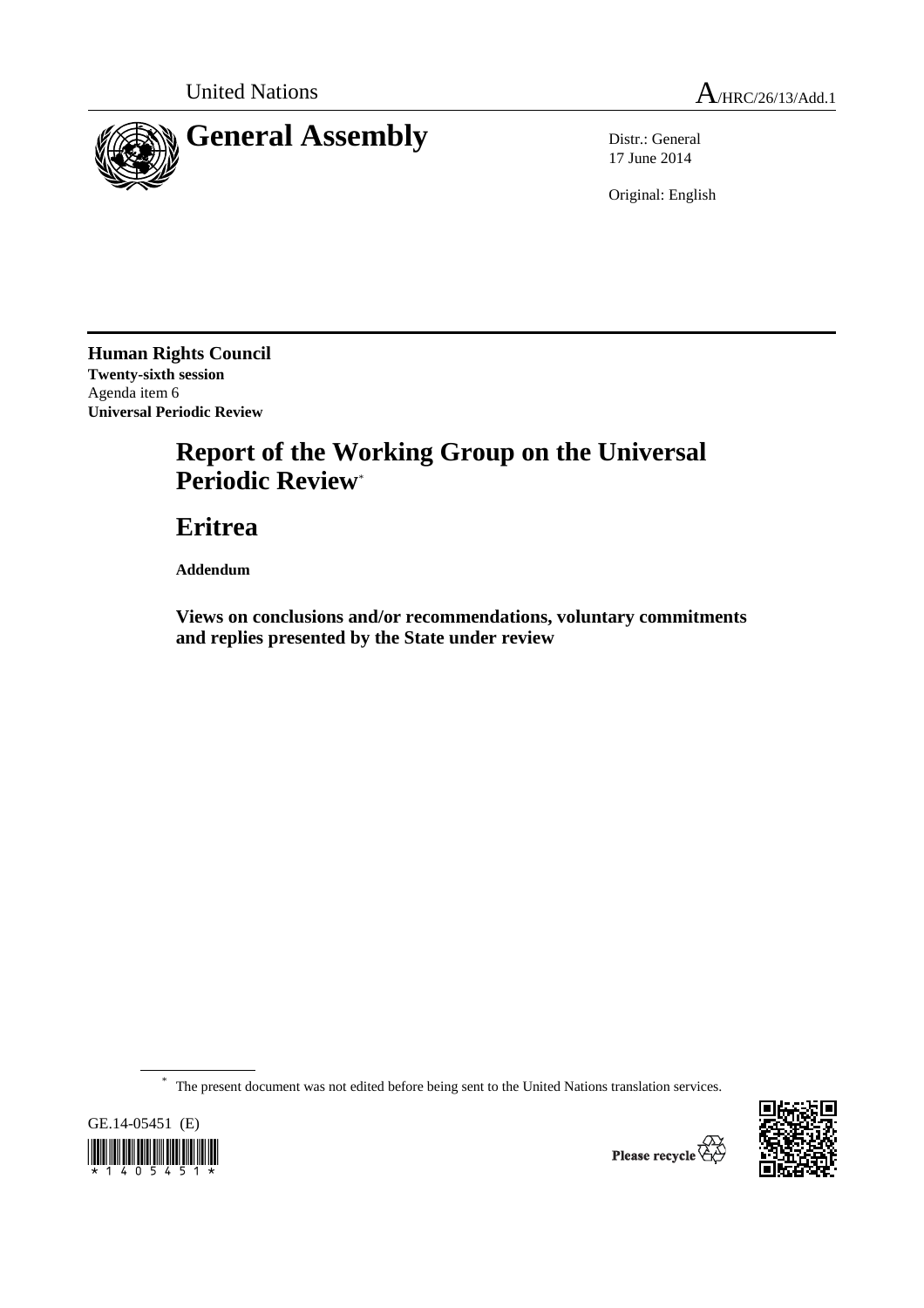1. The Government of the state of Eritrea has made a careful study of all the recommendations presented during the Working Group session of the UPR in February 2014. Eritrea broadly accepts the constructive recommendations in this category as a way forward for further efforts and broader cooperation in basic human right issues and fundamental freedoms. However some recommendations that do not enjoy the support of the Government of the State of Eritrea have been identified.

2. The GOE believes that the validity, relevance, practicality and timing of the recommendations must be predicated on meticulous appraisal of the prevailing institutional, human and organizational capacity in the country at this point in time and the associated challenges of implementation.

3. The following four Conventions that have been accepted in the First Cycle are at the final stage and they will soon be signed.

- Convention against Torture and Other Cruel, Inhuman or Degrading Treatment or Punishment;
- International Convention on the Protection of the Rights of All Migrant Workers and Members of Their Families;
- Convention on the Rights of Persons with Disabilities;
- ILO Convention No. 182 concerning the Prohibition and Immediate Action for the Elimination of the Worst Forms of Child Labor.

## **I. Recommendations accepted**

122.2. Consider the possibility of acceding to all the international human rights treaties and conventions (Russian Federation).

122.4 Consider accession to the Convention on the Prevention and Punishment of the Crime of Genocide (Armenia).

122.5, 122.7, 122.8, 122.9, 122.11, 122.13 and 122.14. Ratify Convention against Torture (Australia, Latvia, Paraguay and Slovakia).

122.22. Comply, in law and in practice, with its obligations under the International Covenant on Civil and Political Rights (Czech).

122.23. Ratification of the International Convention on the Protection of the Rights of All Migrant Workers and Members of Their Families and the Convention on the Rights of Persons with Disabilities (Ecuador).

122.24. and 122.28. Ratify the Convention on Disabilities and CAT (Gabon, Spain).

122.42. Continue efforts in strengthening democratic, institutions, including through capacity building in the state legislative, executive as well as judiciary system (Indonesia).

122.43. Enhance and implement domestic laws to further promote and protect the civil and political rights of the Eritrean people (Philippines).

122.44. Reform legislation in the area of the right to freedom of conscience and religion (Russian Federation).

122.52. Expedite the implementation of the accepted recommendations of the first UPR cycle, including the ratification of the Convention against Torture and Other Cruel, Inhuman or Degrading Treatment or Punishment, and the ILO Convention No. 182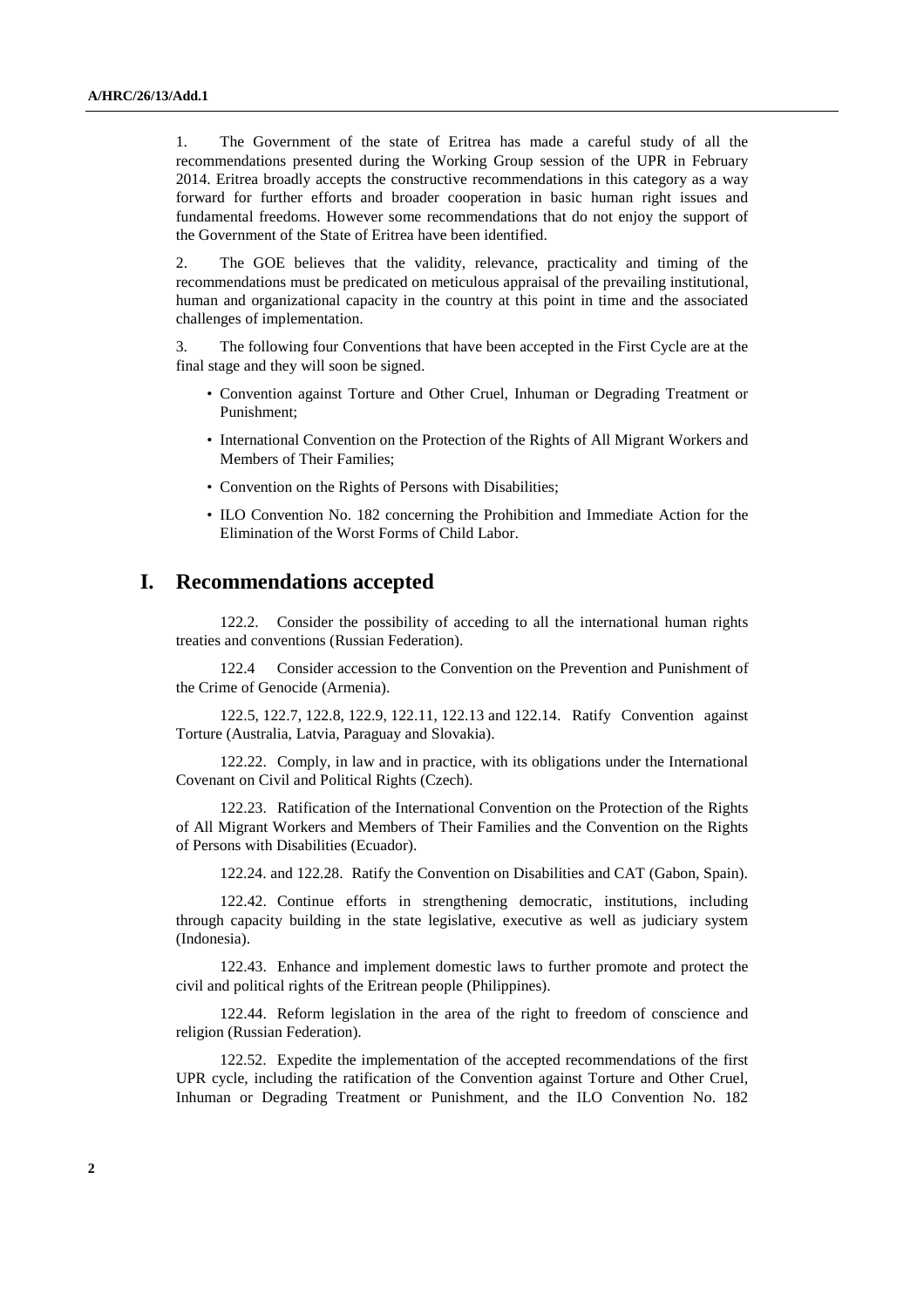concerning the Prohibition and Immediate Action for the Elimination of the Worst Forms of Child Labor (Kenya).

122.50. Put in place mechanisms to follow-up on the recommendations of the UPR that promotes equality of rights and the non-discrimination of all citizens, in particular of vulnerable groups (Colombia).

122.67. Take necessary measures to ensure respect for human rights, including the rights of women, political rights, the rights of persons in detention and the right of freedom of expression as it pertains to the press and other media (Canada).

122.68. Continue efforts aimed at the progressive realization of economic, social and cultural rights (Colombia).

122.69. Pursue all efforts to preserve the progress achieved in a number of areas such as culture, education, health and the fight against social inequality (Egypt).

122.70. Strengthen the social welfare system for protecting children in the most affected communities from harmful practices, violence and exploitation (South Sudan).

122.71. Strengthen its efforts aimed at enhancing human rights awareness to all sectors of the society (Sudan).

122.73, 122.76, 122.79, 122.81 and 122.82 On cooperation with the Office of the High Commissioner, Human Right Council mechanism and the regional and international human rights bodies (Somalia, Kenya, Gabon, Ghana and Paraguay).

122.98. Further develop cooperation with the relevant United Nations bodies and is ready to support the country's efforts in all aspects (Turkey).

122.108, 122.125, 122.126, 122.127, 122.128, 122.129, 122.130 and 122.131. Continue to make its best efforts to abolish all types of discriminatory practices against women and children, which notably includes FGM, early marriage and domestic violence (Republic of Korea, Chile, Croatia, France, Ireland, Uruguay, Slovenia, Argentina).

122.109, 122.110, 122.111 and 122.112. Continue its efforts to promote gender equality and the empowerment of women (Sudan, Singapore, Armenia and Luxembourg).

122.113. Provide adequate resources to implement awareness-raising activities on the role of women and strengthen the existing structures for the advancement of women in the country (Malaysia).

122.114. Continue to take more measures to promote gender equality and protect women and children's rights in practice (China).

122.124. Intensify efforts to combat child labor and trafficking in persons, especially women and children (Philippines).

122.132. Intensify its efforts to protect women from domestic and sexual violence (Lithuania).

122.133. Work with civil society organizations to assist and redress women affected by domestic violence (Thailand).

122.134 and 122.138. Improve the penitentiary system and the situation of detainees (Russian Federation, Egypt).

122.157 Guaranteeing the right to freedom of religion for the Eritrean citizens (Romania).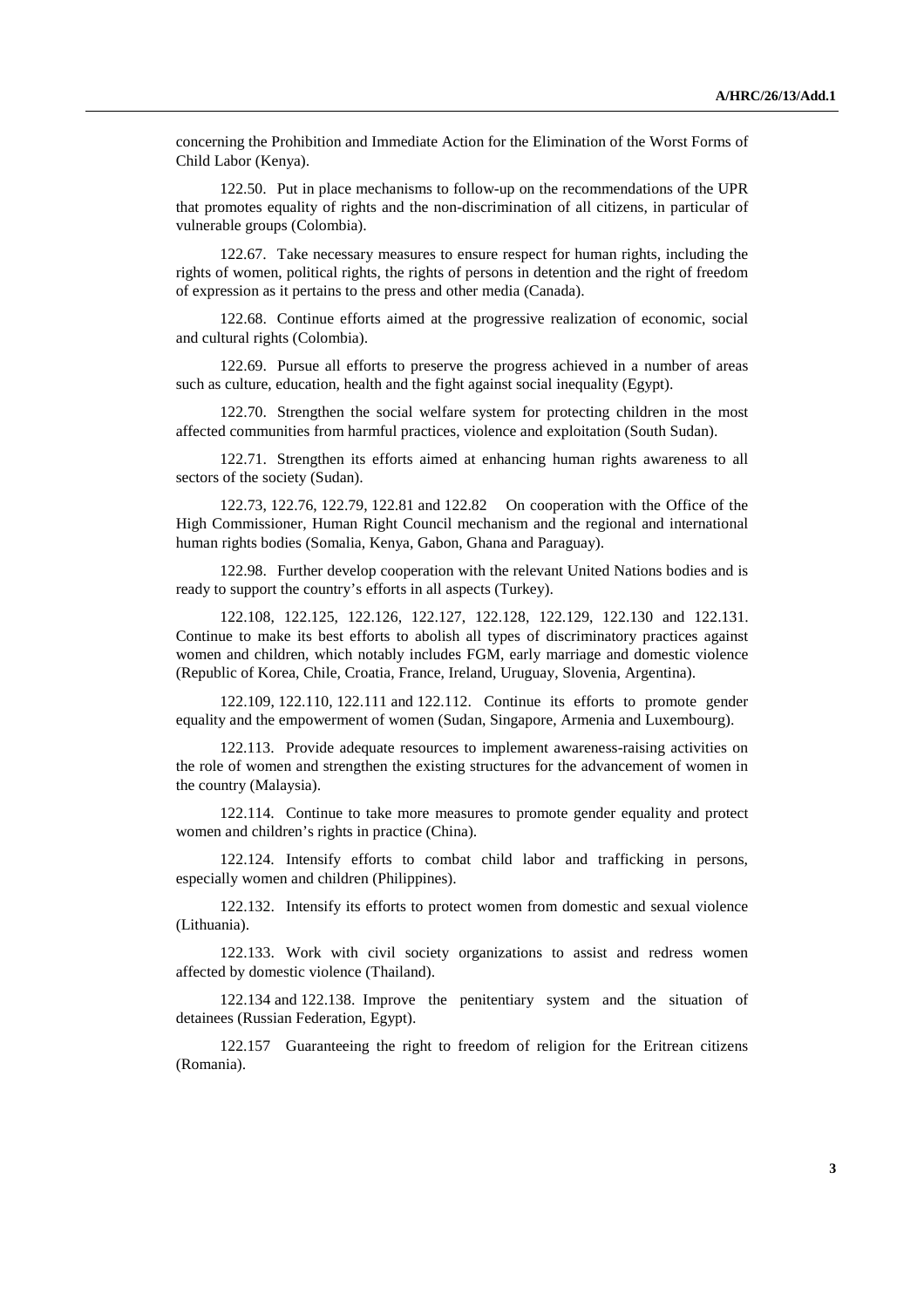122.158, 122.159, 122.160 and 122.154. Ensure that the rights of all its people to freedom of expression, religion, and peaceful assembly are respected (Japan, Lithuania, Belgium and France).

122.169 and 122.170. Continue its endeavors to ensure access to food for all its citizens as a fundamental human right (Egypt, Mexico).

122.171, 122.172, 122.173, 122.175, 122.176, and122.177. Continue its efforts to realize these goals of poverty reduction and universal access to primary education (Bhutan, China, Yemen, Chile, Malaysia, Algeria).

122.174. Improve legal measures on poverty eradication and an adequate standard of living (Islamic Republic of Iran).

122.178. Continue progress towards the eradication of poverty, through the application of its laudable social policies, so as to improve the quality of life of its people, in particular in the areas most in need, with the cooperation and assistance as requested by this sovereign nation (Bolivarian Republic of Venezuela).

122.179. Continue its efforts on health, education and social service system, in order to help the vulnerable and disabled people particularly women and children (Islamic Republic of Iran).

122.180, 122.181 and 122.182. Give continuity and strengthen positive measures underway to increase the quality of and accessibility of health services for all citizens (Cuba, Egypt and Singapore).

122.183. Train more professional health workers to fill and carry out the work of the newly established health centers (Uganda).

122.184, 122.189, 122.191 and 122.194. Continue to implement programs aimed at improving the quality of and access to education, giving particular attention to the needs of children from underprivileged families, including those in the rural and underserved areas (Philippines, Sudan, Cuba, Luxembourg).

122.185, 122.190, 122.192 and 122.193. Allocate more resources to the education system, particularly education of girls, in order to achieve a successful social development level (Turkey, Afghanistan, Egypt, Togo).

122.151. Continue efforts aimed at improving the administration of justice system and the situation of persons deprived of their liberty (Ecuador).

122.153. Ensure the respect of the fundamental rights and freedoms of all the population, in particular women and children, and adopt all necessary measures to guarantee the fight against the impunity of the perpetrators of crimes, acts of violence and all human rights violations (Argentina).

122.198. Work with the International Community to reduce the effects of climate change (Uganda).

122.199. That the working group adopts the report of the UPR of Eritrea (Islamic Republic of Iran).

122.200. Provide them with the appropriate technical assistance in order to enhance their capacities in this aspect (Saudi Arabia).

122.31. Apply all the provisions of the Constitution relevant to human rights and the rule of law (Tunisia).

122.32 and122.41. Step-up efforts and take urgent measure for a rapid and definitive application of the country's Constitution, ensuring that it incorporates the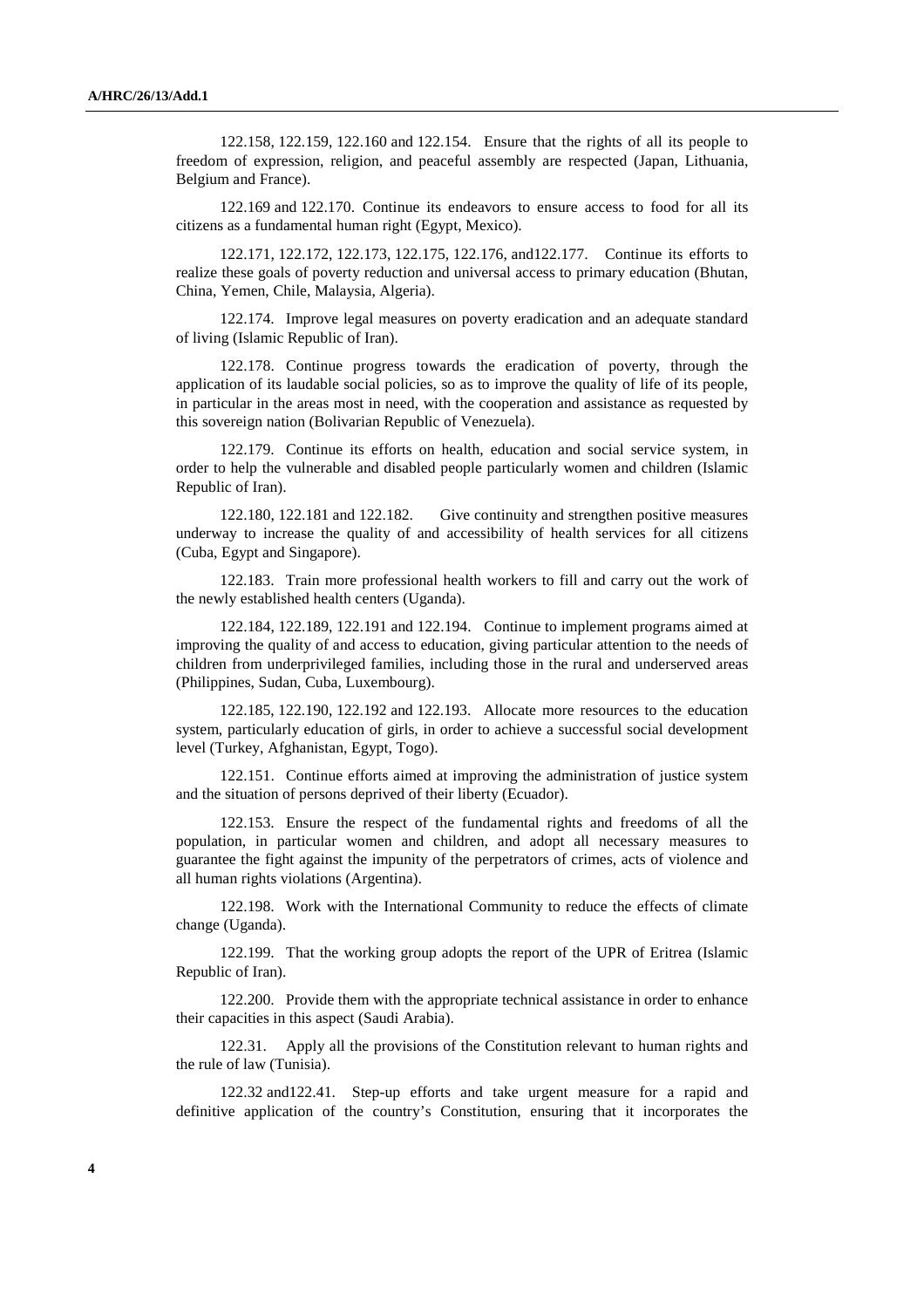principles and commitments arising from international human rights instruments to which Eritrea is signatory or has acceded to (Uruguay and Ghana).

122.74. Submit all the reports due under treaty bodies (Togo).

122.75. Cooperate with the High Commissioner for Human Rights, treaty bodies and special procedures mandate holders (Chad).

122.106. Submit without any delay the initial report on the Optional Protocol on the Involvement of Children in Armed Conflict (Belgium).

122.107. Harmonize national laws to incorporate the International Covenant on Civil and Political Rights, in particular articles 9, 12, 19, 21 (Mexico).

*Observation: (Article 9 does not have provisions for legitimate qualifications in conditions that impinge on matters of national security and harmonization of national laws must take this factor into account.* 

122.152. Ensure that any physical or moral harm against journalists or human rights defenders is investigated and that the perpetrators are duly prosecuted (Belgium).

*Observation: The principle is acceptable but Eritrea rejects the implicit and baseless insinuation.* 

122.162. Take policy and other measures which ensure the enjoyment of freedom of expression, opinion and assembly (Botswana).

122.156. Take steps to improve the status of religious minorities and ensure protection for religious communities from persecution (Canada).

*Observation: Eritrea is secular state and religious rights are protected.* 

122.168. Ensure a conducive climate to the work of the human rights defenders and the civil society activists and journalists (Tunisia).

## **II. Recommendations that do not enjoy the support of Eritrea**

122.1. Ratify the international human rights instruments which it is not yet a party to (Chad).

122.10, 122.12, 122.3, 122.6, 122.15, 122.25, 122.26, 122.27, 122.29, 122.51. Ratify Convention against Torture and Convention on Enforced Disappearance with their Protocols and the ICCPR optional Protocol (Lithuania, Uruguay, Brazil, Japan, Portugal, France, Estonia, and Check Republic).

122.16, 122.17, 122.18, 122.19, 122.20. Ratification of Rome Statute and its harmonization with national legislations and cooperation with the ICC. (Croatia, Estonia, Latvia, Romania, Slovakia).

122.21. Withdraw existing reservations to ICCPR and ratify both ICCPR Optional Protocols (Estonia).

122.33, 122.34, 122.36, 122.30, 122.35, 122.37 122.40, 122.155, 122.116, 122.161. Expeditiously and fully implement the Constitution adopted in 1997 and strive for earliest adoption of a penal code and criminal procedure code as well as civil code and civil procedure code in accordance with international standards and provide clearly in new legislation for freedom of expression, assembly, movement, religion and belief (Slovakia, Sweden, Australia, Somalia, Namibia, Switzerland, UK and Spain and USA).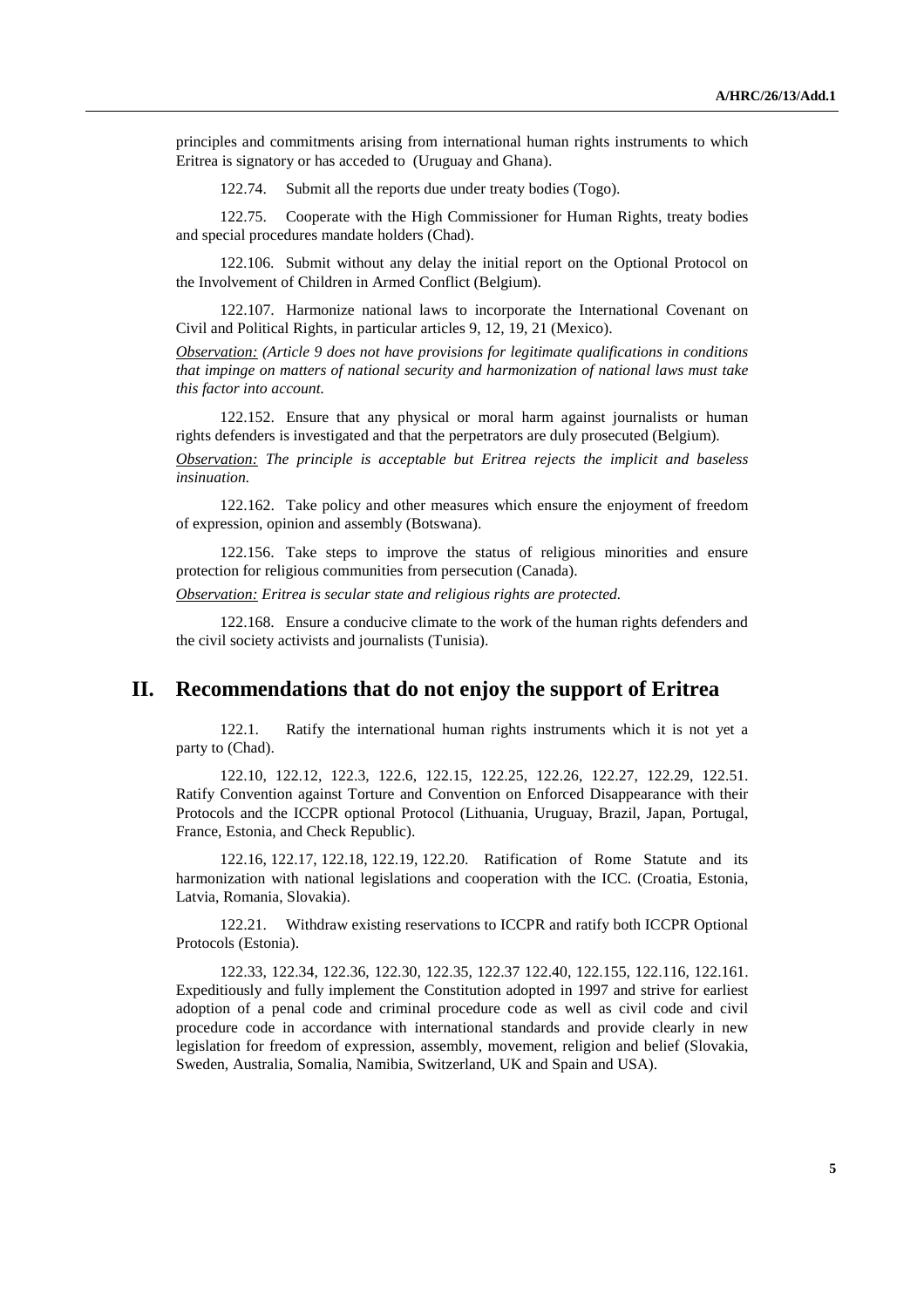*Observation: The Civil and Criminal Codes with their procedural codes as well as laws relating to freedom of expressing, assembly movement, religion and beliefs are already in place. A new constitution is to be drafted.* 

122.45, 122.46, 122.47, 122.48, 122.49, 122.54. Establish and strengthen an independent Human Rights Institution and standing committee (Ghana, Indonesia, South Sudan, Algeria, Tunisia and Thailand).

*Observation: This will be seen with the new constitution.* 

122.38, 122.39, 122.61. Immediately lift the state of emergency, implement the 1997 Constitution and hold free and fair elections with international monitoring (Germany, Czech Republic).

*Observation: there is no state of Emergency and a constitution is to be drafted.* 

122.55, 122.57, 122.58, 122.59, 122.60, 122.62, 122.63, 122.65 and 122.66. Modify the law of national services and end indefinite national service, a phased demobilization, allow substitute service for conscientious objectors, and ending the people's militia (Norway, USA, Spain, Croatia, Germany, UK, Austria and Canada and Italy).

122.123, 122.56. Abolish military conscription and compulsory military training, particularly for children (Switzerland, Australia).

#### *Observation: No child is recruited in the military.*

122.64, 122.149. Take appropriate steps with a view to releasing all imprisoned conscientious objectors without delay (Croatia, Spain).

*Observation: There are no conscientious prisoners.* 

122.80, 122.87, 122.88, 122.89, 122.90, 122.91, 122.92, 122.93, 122.94, 122.95, 122.96, 122.97, 122.99, 122.100, 122.101, 122.102, 122.103, 122.72, 122.77, 122.78, 122.83, 122.84, 122.85, and122.86. Standing invitation to the UN Special Rapporteur on human rights in Eritrea and to all other UN special procedures mandate holders, and cooperate fully with the OHCHR (Republic of Korea, Germany, Norway, Romania, South Sudan, Togo, Italy, Montenegro, Sweden, Portugal, Namibia, France, Australia, Botswana, Netherlands, Portugal, Tunisia, Latvia, Somalia, Uruguay, Ireland, Portugal, Czech Republic, Brazil).

*Observation: Can only be seen case by case but country specific mandates are not accepted,* Eritrea's cooperation with international community should not be linked to the Special Rapportuer on Human Rights in Eritrea.

122.104. Accede to the request of the Special Rapporteur on the promotion and protection of the right to freedom of opinion and expression, introduced in 2003 and renewed in 2005, to visit the country (Belgium).

122.115. On LGBT persons (Italy).

122.117, 122.118, 122.119. Abolish the death penalty (France, Spain, Montenegro).

122.120, 122.121. Put an end to the widespread use of torture and other cruel, inhuman or degrading treatments as well as to arbitrary and extrajudicial executions (Djibouti, Tunisia)

*Observation: There is no such practice in Eritrea.* 

122.136. Guarantee the physical integrity of all prisoners, improve conditions of detention in accordance with international standards and allow unhindered access by international monitors to all detention facilities (Slovenia).